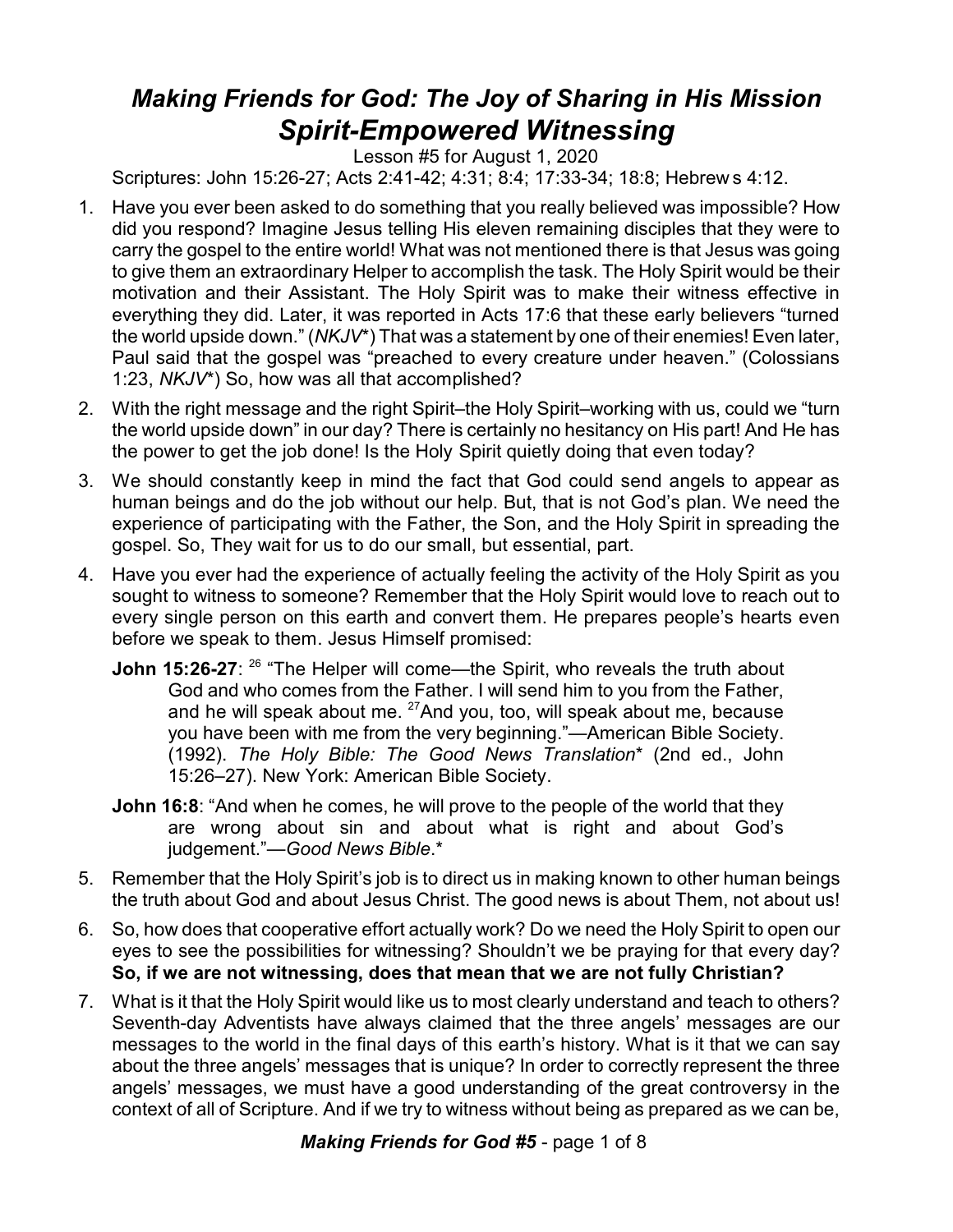will the Holy Spirit still help us?

- 8. If you read through the book of Acts and consider all the wonderful things that it describes, you might agree with many scholars who have called it, not the *Acts of the Apostles*, but the *Acts of the Holy Spirit***.**
- 9. So, what did the Holy Spirit do for the apostles that got them started on this work?

"There were dwelling at Jerusalem Jews, devout men, out of every nation under heaven." [Acts 2:5] During the dispersion the Jews had been scattered to almost every part of the inhabited world, and in their exile they had learned to speak various languages. Many of these Jews were on this occasion in Jerusalem, attending the religious festivals then in progress. Every known tongue was represented by those assembled. This diversity of languages would have been a great hindrance to the proclamation of the gospel; God therefore in a miraculous manner supplied the deficiency of the apostles. **The Holy Spirit did for them that which they could not have accomplished for themselves in a lifetime. They could now proclaim the truths of the gospel abroad, speaking with accuracy the languages of those for whom they were laboring. This miraculous gift was a strong evidence to the world that their commission bore the signet of Heaven. From this time forth the language of the disciples was pure, simple, and accurate, whether they spoke in their native tongue or in a foreign language**.—Ellen G. White, *The Acts of the Apostles*\* 39.2-40.0.†‡

- 10. There can be no doubt that the Holy Spirit was with them. Could this happen in our day?
- 11. Read Acts 2:41-42; 4:4,31; 5:14,42; 6:7; 15:5; and 16:5. So, where did they go to baptize people? Who prepared all that food? Were there a lot of Christian homes in Jerusalem itself? Were they baptizing in the pool of Siloam which was the public water supply?
- 12. Were there other times when the Holy Spirit came down just as He had at Pentecost? When Peter came back to Jerusalem after his experience with Cornelius and his family, he was immediately called to task for entering into the home of a Gentile and eating with them. So, Peter recounted the story. So that there could be no questioning about the truthfulness of the account, Peter had six witnesses from the church in Joppa to confirm his story. And then what happened?
	- Acts 11:15-18: <sup>15</sup> "And when I began to speak, the Holy Spirit came down on **them just as on us at the beginning**. <sup>16</sup>Then I remembered what the Lord had said: 'John baptized with water, but you will be baptized with the Holy Spirit.' **<sup>17</sup> It is clear that God gave those Gentiles the same gift that he gave us when we believed in the Lord Jesus Christ; who was I, then, to try to stop God!"**

**18 When they [the church leaders in Jerusalem] heard this, they stopped their criticism and praised God, saying, "Then God has given to the Gentiles also the opportunity to repent and live!"**—*Good News Bible*.\*†‡

- 13. Did Cornelius and his family begin to spread the gospel as the disciples were doing?
	- **Acts 19:1-7**: While Apollos was in Corinth, Paul travelled through the interior of the province and arrived in Ephesus. There he found some disciples  $^{\text{2}}$ and asked them, "Did you receive the Holy Spirit when you became believers?"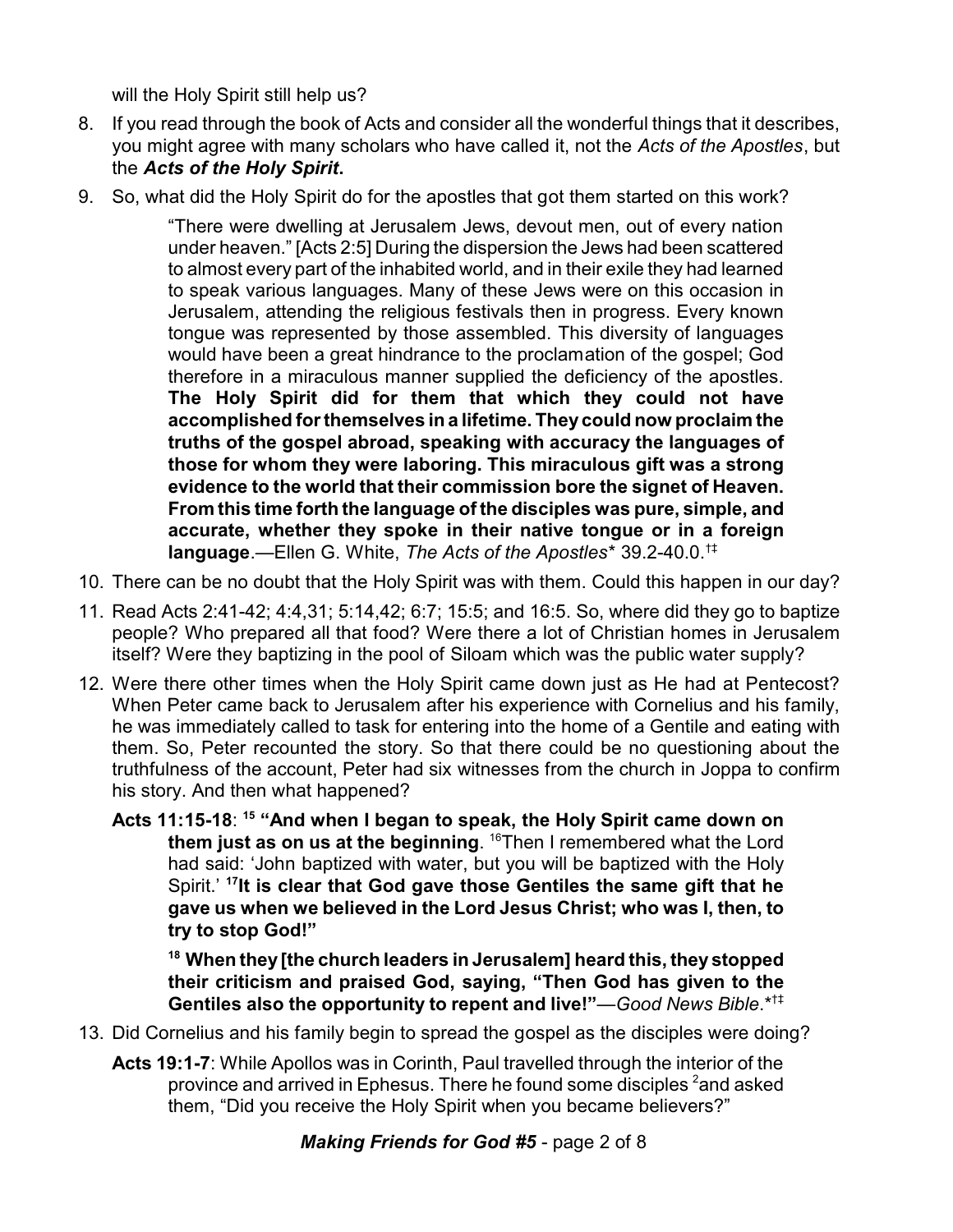"We have not even heard that there is a Holy Spirit," they answered.

<sup>3</sup> "Well, then, what kind of baptism did you receive?" Paul asked.

"The baptism of John," they answered.

<sup>4</sup> Paul said, "The baptism of John was for those who turned from their sins; and he told the people of Israel to believe in the one who was coming after him—that is, in Jesus."

 When they heard this, they were baptized in the name of the Lord Jesus**. Paul placed his hands on them, and the Holy Spirit came upon them; they spoke in strange tongues and also proclaimed God's message. They were about twelve men in all**.—*Good News Bible*.\*†

- 14. Do we know exactly how and when Paul received the Holy Spirit? Was it on the road to Damascus? Or, was it later, out in the desert as he studied?
- 15. We know that it was the custom in Bible times not to count everyone who came to a gathering; instead, only to count the men. That seems to have been true when counting the number of baptisms in Acts 2:41 and 4:4 as well. That was an enormous number of people who joined the church in a relatively short period of time. Acts 5:14 suggests that many more also joined. How did the Sanhedrin reply to that?
- 16. It is important to notice another aspect of this explosive growth in the early Christian church: Some really important stories involved single individuals such as Lydia, the Philippian jailer and his family, the demon-possessed slave girl in Philippi, the Ethiopian eunuch, etc. Why do you suppose God went to such extraordinary lengths to reach a single individual such as He did for the Ethiopian eunuch?
- 17. Jewish tradition required that if there were at least 10 families in a given town, village, or city, they had to establish a synagogue. This idea was apparently carried over to Christian thinking and would have required many gathering places for Christians to come together. We know almost nothing about those gathering places if they existed at all. We do know that they often met in people's homes. The very early Christian groups met in the temple courtyard in Jerusalem! Imagine the explosive growth of that Christian group meeting right under the noses of the Sanhedrin!
- 18. Read Acts 7:55; 8:29; 11:15; 15:28-29; and 16:6-10. What different things did the Holy Spirit do on those occasions to help in the spreading of the gospel? Think of Stephen, looking up to heaven as he was being stoned and seeing Jesus standing at the right side of God! Remember how Philip was guided miraculously to the carriage of the Ethiopian eunuch. Look what God did to get Peter to reach out to Cornelius and his family.
- 19. But, you can be sure that even in those days, the Devil was so exasperated because of the success of the life and even the death of Jesus that he was determined to do everything he could to prevent that new church from getting started or flourishing. At the first "general conference session" mentioned in Acts 15, they concluded with certain interesting rules:
	- Acts 15:28-29: <sup>28</sup> "The Holy Spirit and we have agreed not to put any other burden on you besides **these necessary rules**: <sup>29</sup>eat no food that has been offered to idols; eat no blood; eat no animal that has been strangled; and keep yourselves from sexual immorality. You will do well if you take care not to do these things. With our best wishes."—*Good News Bible*.\*†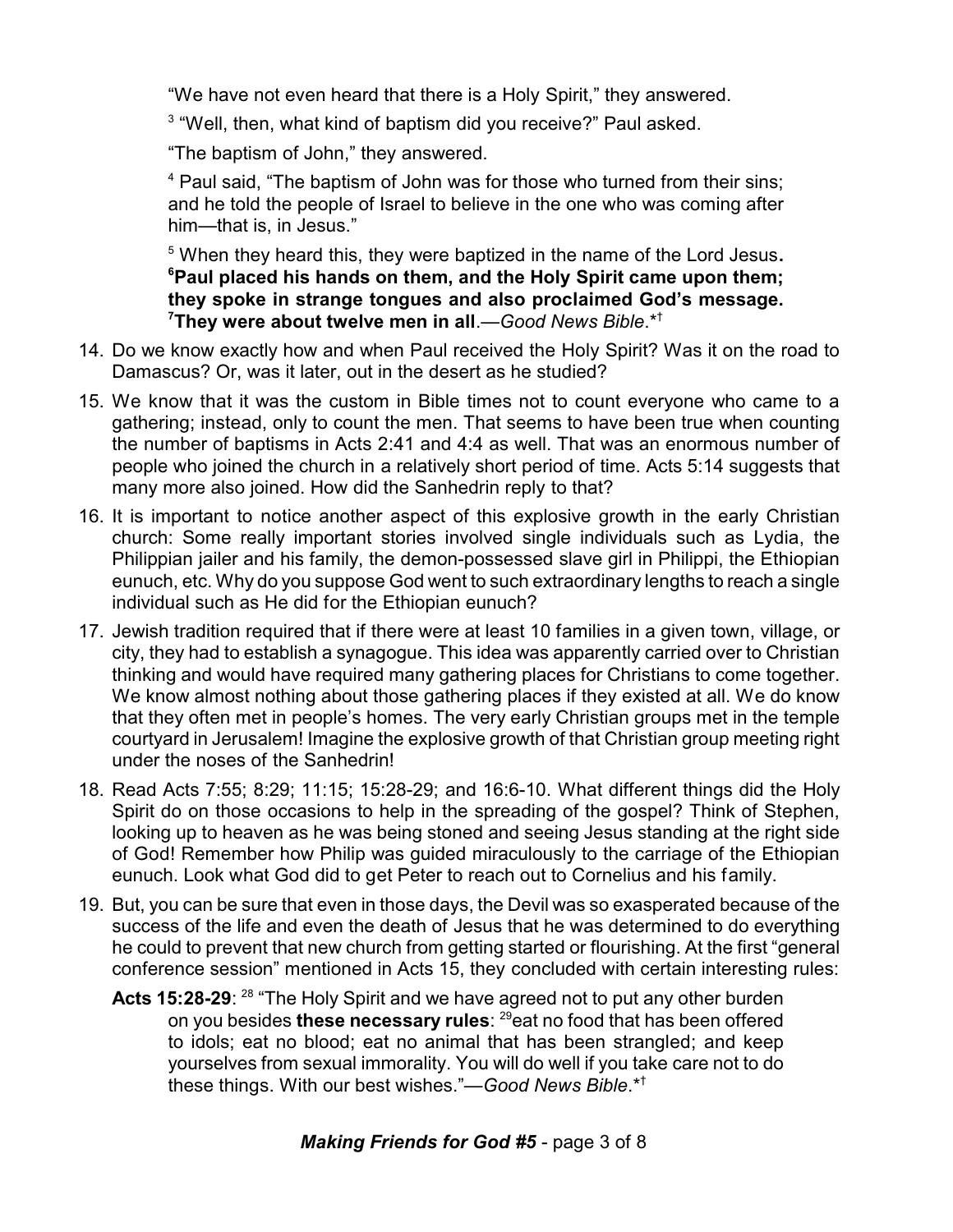- 20. Why were these rules "necessary"? It was not for salvation; it was so that the Jews would consent to even get close to or sit beside the Gentiles including in worship or at meals.
- 21. Does the Holy Spirit ever stop people from witnessing?
	- Acts 16:6-10: <sup>6</sup> They travelled through the region of Phrygia and Galatia because **the Holy Spirit did not let them preach the message in the province of** Asia. <sup>7</sup>When they reached the border of Mysia, they tried to go into the province of Bithynia, but **the Spirit of Jesus did not allow them**. <sup>8</sup>So they travelled right on through Mysia and went to Troas. <sup>9</sup>That night Paul had a vision in which he saw a Macedonian standing and begging him, "Come over to Macedonia and help us!" <sup>10</sup>As soon as Paul had this vision, **we** got ready to leave for Macedonia, because **we** decided that God had called **us** to preach the Good News to the people there.—*Good News Bible*.\*†
- 22. How do you suppose the Holy Spirit was actually guiding Paul on those occasions? How did He prevent Paul from going into the province of Asia and, later, the province of Bithynia? What we know is that Paul traveled to the city of Troas. It was there that he met Dr. Luke. Dr. Luke joined Paul's group at that point and followed Paul for most of the rest of Paul's life. As a result of these few stories that we have just mentioned, the Christian message was taken to the continent of Africa and to the continent of Europe.
- 23. We may not be given the responsibility of carrying the gospel to new continents for the first time; but, in spreading the gospel, the power of the Holy Spirit is, nonetheless, effective in our day. Try to imagine how exciting it would be if everyone in our Sabbath school class was out witnessing in some way every week and could come back with marvelous stories of the work of the Holy Spirit on the following Sabbath. Do you think that could happen?
- 24. In each of these stories, it is important to notice that the message that was carried to the new believers was from God's Word. This was not a matter of individuals telling about some unusual things that happened to them as people; they were carrying the Spirit-inspired Word and sharing it with those who needed to hear it.
- 25. So, what is the most important work of the Holy Spirit? There is no question that the most important work of the Holy Spirit in the history of our world has been the giving of our Bible to the various authors as well as the preservation of it down through the generations, with the copying and translation being done accurately. As a result, today, we have God's Word to hold in our hands. It was all done under the direction and guidance of the Holy Spirit.
	- Acts 4:4,31: <sup>4</sup>But many who heard the message believed; and the number of men grew to about  $5,000...$   $31$  When they finished praying, the place where they were meeting was shaken. **They were all filled with the Holy Spirit** and began to proclaim God's message with boldness.—*Good News Bible*.\*†
	- **Acts 8:4**: The believers who were scattered went everywhere, preaching the message.—*Good News Bible*.\*
	- **Acts 11:19-26**: <sup>19</sup> Some of the believers who were scattered by the persecution which took place when Stephen was killed went as far as Phoenicia, Cyprus, and Antioch, telling the message to Jews only. **<sup>20</sup>But other believers, who were from Cyprus and Cyrene [Libya], went to Antioch and proclaimed the message to Gentiles also, telling them the Good News about the Lord Jesus. <sup>21</sup>The Lord's power was with them, and a great number of**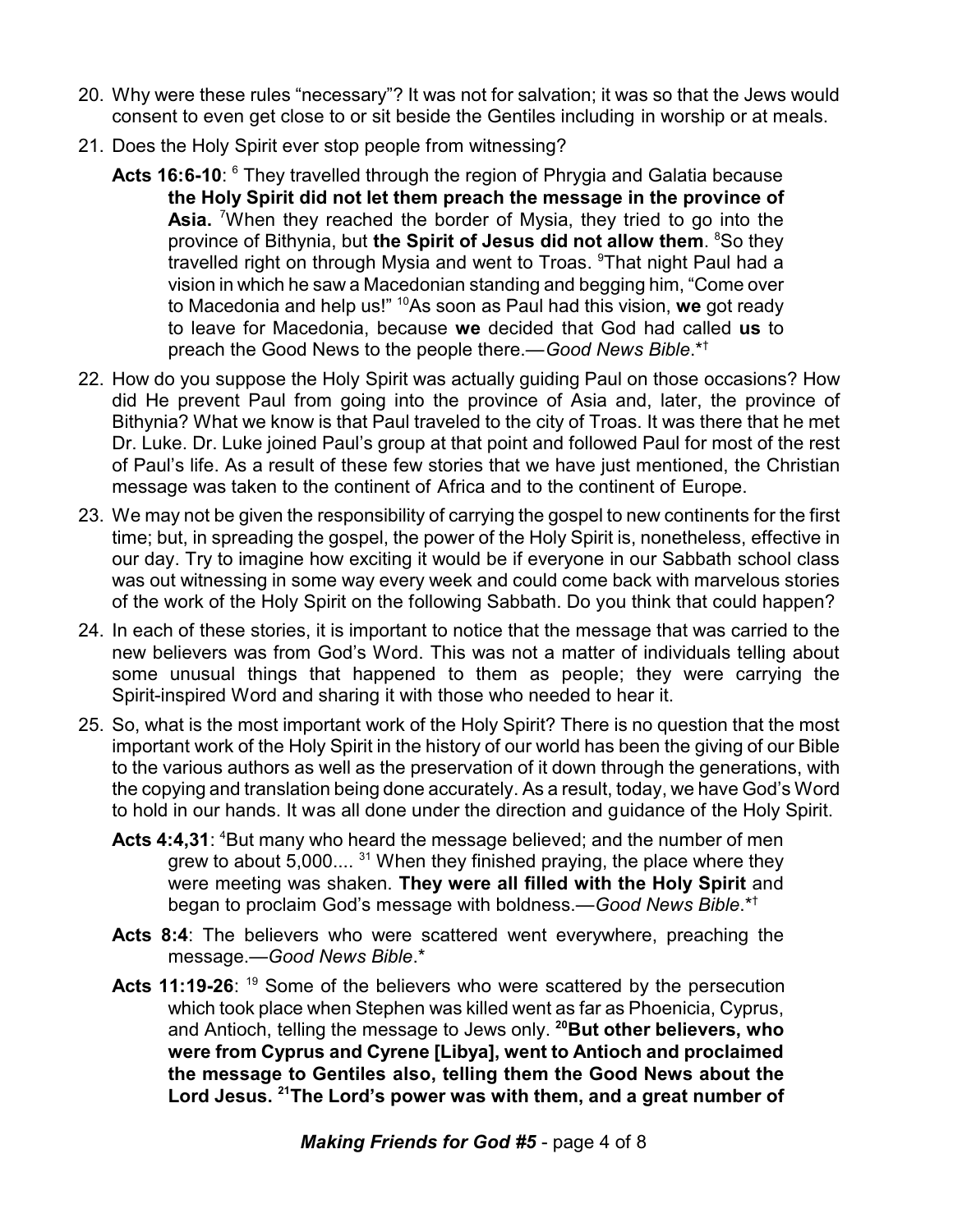## **people believed and turned to the Lord.**

 $22$  The news about this reached the church in Jerusalem, so they sent **Barnabas** to Antioch. <sup>23</sup>When he arrived and saw how God had blessed the people, he was glad and urged them all to be faithful and true to the Lord with all their hearts. <sup>24</sup>Barnabas was a good man, full of the Holy Spirit and faith, and many people were brought to the Lord.

<sup>25</sup> Then **Barnabas** went to Tarsus to look for **Saul**. <sup>26</sup>When he found him, he took him to Antioch, and for a whole year the two met with the people of the church and taught a large group. **It was at Antioch that the believers were first called Christians.**—*Good News Bible*.\*†‡

- 26. Christians were being mocked for following a "dead Man"! With derision, they were asked how He could help them since He was dead.
	- Acts 18:24-25: <sup>24</sup> At that time a Jew named Apollos, who had been born in Alexandria, came to Ephesus. He was an eloquent speaker and had a thorough knowledge of the Scriptures. <sup>25</sup>He had been instructed in the Way of the Lord, and with great enthusiasm he proclaimed and taught correctly the facts about Jesus. However, he knew only the baptism of John.—*Good News Bible*.\*
- 27. Has the Holy Spirit and the witness of Scripture had a significant impact on your life? What has it done?
	- **2 Peter 1:21**: For no prophetic message ever came just from human will, but people were under the control of the Holy Spirit as they spoke the message that came from God.—*Good News Bible*.\*
	- **Hebrews 4:12**: The word of God is alive and active, sharper than any double-edged sword. It cuts all the way through, to where soul and spirit meet, to where joints and marrow come together. It judges the desires and thoughts of the heart.—*Good News Bible*.\*
- 28. Recognizing the incredible challenges that the early church faced, the Holy Spirit did marvelous things as recorded in the book of Acts. Think of the cultural biases that He overcame, transforming lives and changing deeply ingrained habits. Meanwhile, He was guiding the teaching of new people all the time about the wonderful story of Jesus. We need to notice that the Holy Spirit meets people where they are; but, He does not leave them there. He transforms people's lives.
- 29. Read Acts 16:11-15,23-34; 17:33-34; 18:8. What can and should we learn from these experiences of conversion in which Paul impacted the lives of people in very different social standings–from the elite of the Areopagus to the leaders of synagogues. Think of the people specifically mentioned: Lydia, a prosperous Jewish businesswoman; the Philippian jailer, a middle-class Roman civil servant; Dionysius, the Areopagite; and others.
- 30. You may look around in your society and your culture and feel like it would be incredibly difficult to reach out to someone and see their life changed. Are you saying that this is beyond the Holy Spirit's ability? Remember that Christ died for everyone, not just for a small group of so-called Christians. Doesn't everyone deserve the right to hear about that marvelous sacrifice? Notice what Ellen White wrote about the work of the Holy Spirit.

The lapse of time has wrought no change in Christ's parting promise to send

## *Making Friends for God #5* - page 5 of 8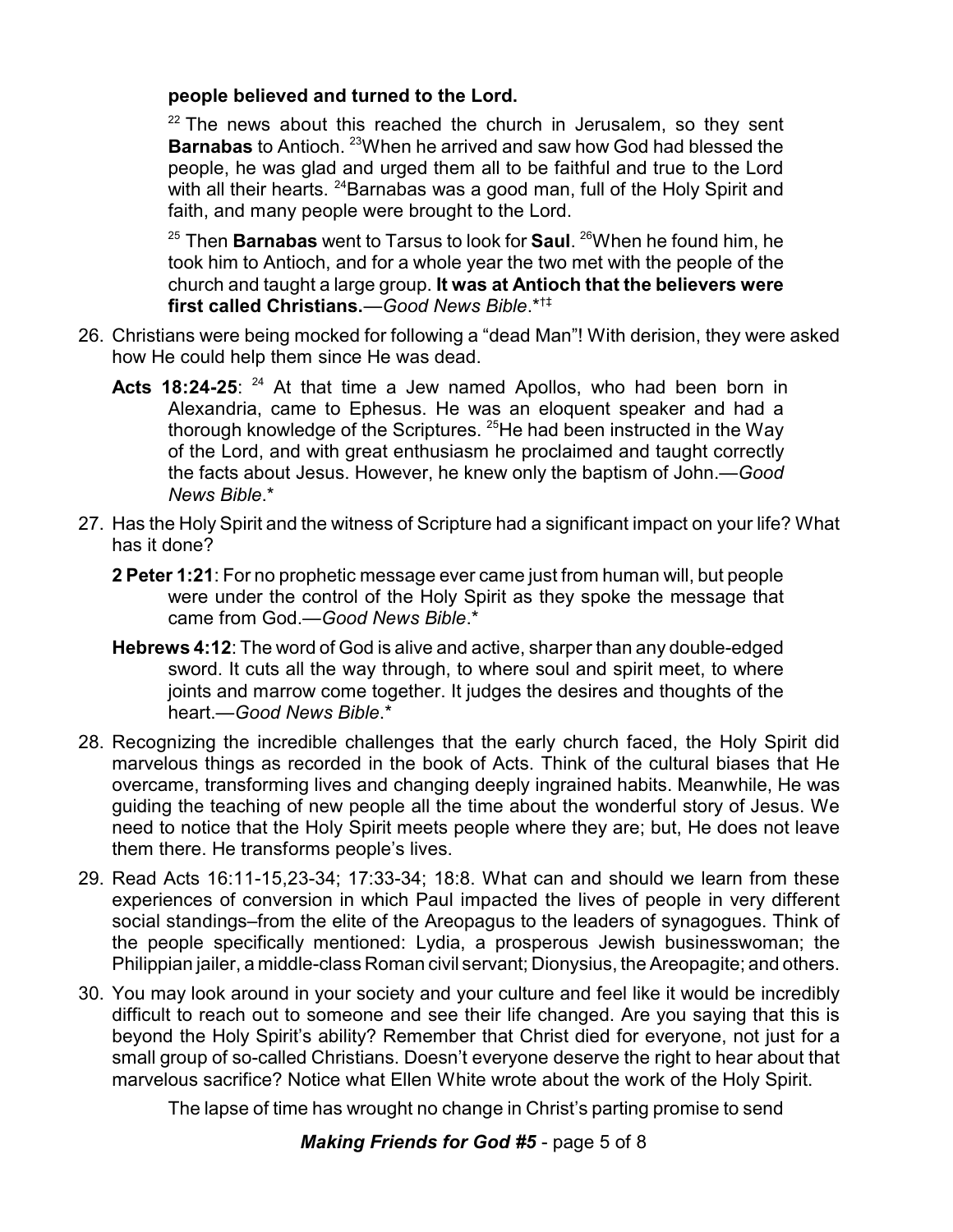the Holy Spirit as His representative. It is not because of any restriction on the part of God that the riches of His grace do not flow earthward to men. **If the fulfillment of the promise is not seen as it might be, it is because the promise is not appreciated as it should be. If all were willing, all would be filled with the Spirit.** Wherever the need of the Holy Spirit is a matter little thought of, there is seen spiritual drought, spiritual darkness, spiritual declension and death. Whenever minor matters occupy the attention, the divine power which is necessary for the growth and prosperity of the church, and which would bring all other blessings in its train, is lacking, though offered in infinite plenitude.—Ellen G. White, *The Acts of the Apostles*\* 50.1.†

**Sin could be resisted and overcome only through the mighty agency of the Third Person of the Godhead, who would come with no modified energy, but in the fullness of divine power. It is the Spirit that makes effectual what has been wrought out by the world's Redeemer. It is by the Spirit that the heart is made pure. Through the Spirit the believer becomes a partaker of the divine nature. Christ has given His Spirit as a divine power to overcome all hereditary and cultivated tendencies to evil, and to impress His own character upon His church....**

**The very image of God is to be reproduced in humanity. The honor of God, the honor of Christ, is involved in the perfection of the character of His people....**

**Only to those who wait humbly upon God, who watch for His guidance and grace, is the Spirit given. The power of God awaits their demand and reception. This promised blessing, claimed byfaith, brings all other blessings in its train.**—Ellen G. White, *The Desire of Ages*\* 671.2-672.1.†

- 31. What could you as an individual Christian and Seventh-day Adventist do to spread the truth about God? You could pass out a piece of literature. You could give a Bible study following lessons that have been prepared in advance. You could participate with others in a group to conduct an evangelistic effort. The Holy Spirit has many other ways in which you could work with Him if you just give Him an opportunity. Shouldn't each of us ask for it every day?
- 32. Can you think of a time when the Holy Spirit opened to your mind such an opportunity? What were the results? If so, share it with your Sabbath school class. What prevents you from sharing your faith? Are you timid? Are you afraid? Do you feel you are too ignorant? Remember that if you are witnessing, the Holy Spirit will be your Guide.
- 33. Spreading the gospel to people around the world is God's number one mission to accomplish before Jesus can come again. (See Matthew 24:14.) And when someone decides to leave his evil ways and become a Christian, remember that Luke 15:7,10 tell us there is rejoicing in heaven! Wouldn't you like to make heaven rejoice?
- 34. To better understand exactly what Christ intended for the Holy Spirit to do, read John 14-16 which explains a portion of the events that happened in the upper room before Jesus and His disciples went out to the Garden of Gethsemane.
- 35. We must always remember that the work of converting souls is the work of the Holy Spirit. It is not our work! We are just cooperating. We are not the main force in that activity.
- 36. Think about what you know about the disciples that Jesus chose to follow Him. When they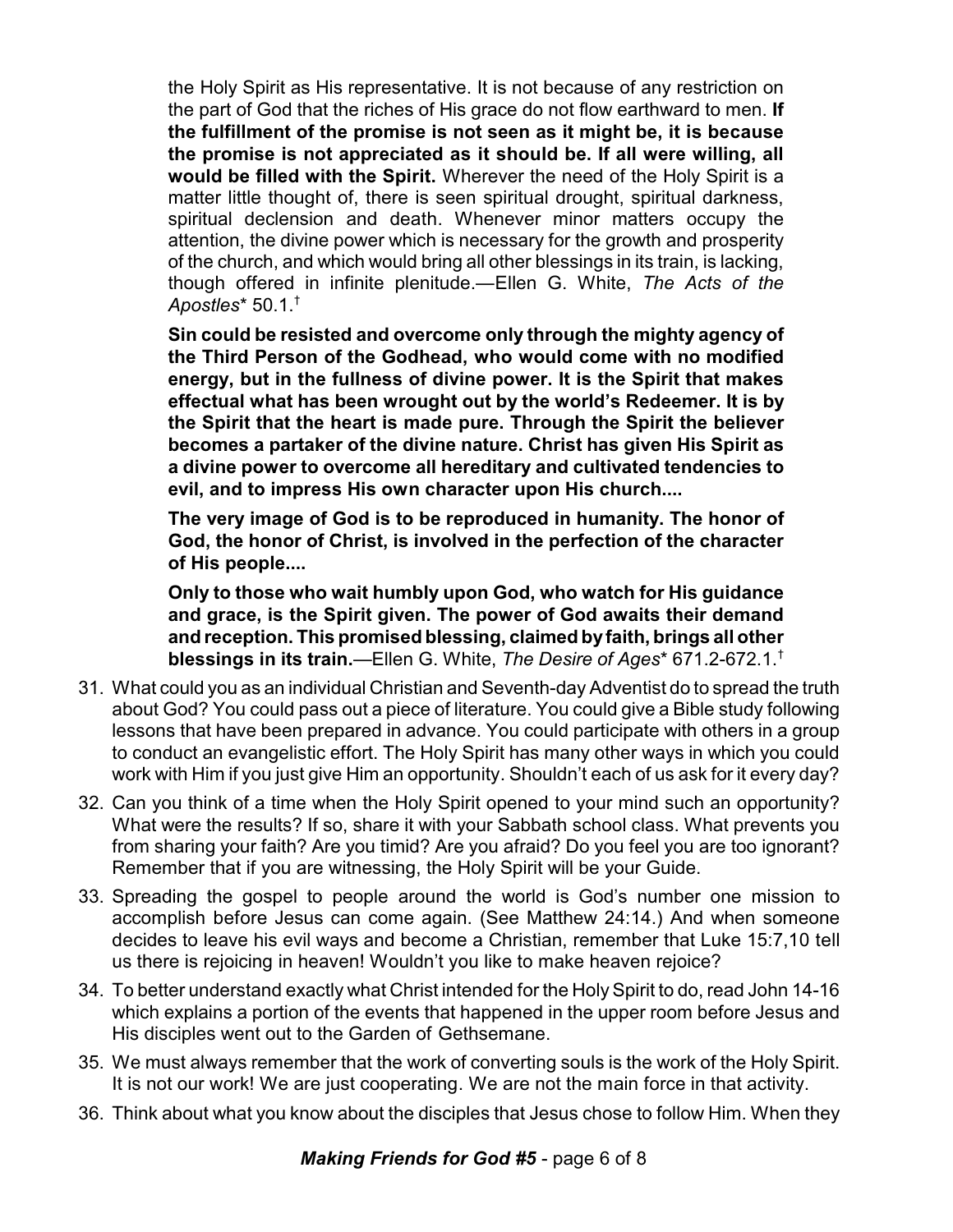joined Jesus, they thought they would become members of His royal cabinet to rule the Jews from Jerusalem. But, He was choosing them to spread the gospel to the world and to die as martyrs! Were they qualified for that work? Were they highly educated?

37. How did Jesus choose His disciples? What kind of men were they?

The first thing to be learned by all who would become workers together with God is the lesson of self-distrust; then they are prepared to have imparted to them the character of Christ. This is not to be gained through education in the most scientific schools. It is the fruit of wisdom that is obtained from the divine Teacher alone.

Jesus chose unlearned fishermen because they had not been schooled in the traditions and erroneous customs of their time. **Theywere men of native ability, and they were humble and teachable,–men whom He could educate for His work. In the common walks of life there is many a man patiently treading the round of daily toil, unconscious that he possesses powers which, if called into action, would raise him to an equality with the world's most honored men. The touch of a skillful hand is needed to arouse those dormant faculties.** It was such men that Jesus called to be His colaborers; and He gave them the advantage of association with Himself. Never had the world's great men such a teacher. When the disciples came forth from the Saviour's training, they were no longer ignorant and uncultured. They had become like Him in mind and character, and men took knowledge of them that they had been with Jesus. [Acts 4:13]—Ellen G. White, *The Desire of Ages*\* 249.4-250.1.†‡

- 38. Paul, who joined them after the stoning of Stephen, was by far the best educated among them. But, what really mattered in their case was that they gathered together, they prayed, they confessed their sins and faults to each other, and they repented of their selfish attitudes; then, barriers were broken down. And then, they were prepared for Pentecost.
- 39. But, notice something very interesting.
	- Acts 1:12-15: <sup>12</sup>Then the apostles went back to Jerusalem from the Mount of Olives, which is about a kilometre away from the city. <sup>13</sup>They entered the city and went up to the **room** where they were staying: Peter, John, James and Andrew, Philip and Thomas, Bartholomew and Matthew, James son of Alphaeus, Simon the Patriot, and Judas son of James. <sup>14</sup>They gathered frequently to pray as a group, **together with the women and with Mary the mother of Jesus and with his brothers.**

<sup>15</sup> A few days later there was a meeting of the believers, about 120 in all, and Peter stood up to speak.—*Good News Bible*.\*† [Were these the ones who received the Holy Spirit at Pentecost?]‡

- 40. One of the puzzling questions about what happened on the day of Pentecost is where could they possibly have gathered in a room or space large enough to accommodate thousands of people? And why did the brothers and mother of Jesus suddenly join the group? Were they accepted by the disciples?
- 41. If you had been one of those disciples at that point in time, try to imagine how you would have told the story of Jesus.

The witness of the apostles was presented, not in their own strength, but in a power they could never have engendered within themselves. Theirs was